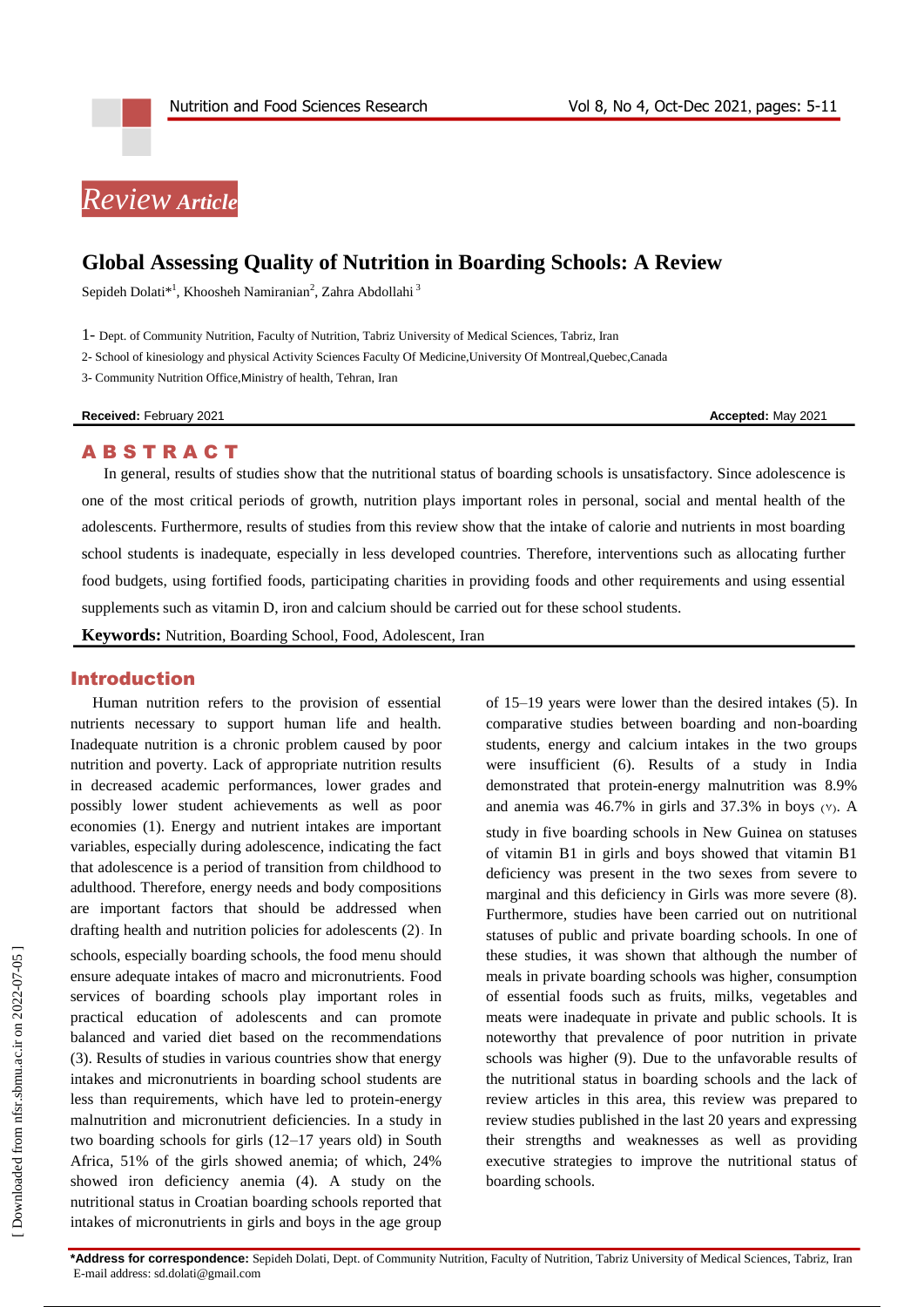#### Methods

The aim of this study was to investigate nutritional statuses of boarding schools. This review was prepared to analyze the existing studies in this field by searching scientific databases such as PubMed, Scopus and Google Scholar. Furthermore, the aim of the study was to review articles published between 2000 and August 2020, using the following key phrases in the titles of the articles: boarding school, boarding school and assessment, boarding school and survey, boarding school and nutrition, boarding school and intake, boarding school and nutritive, primary and secondary boarding schools, boarding schools and food security, and boarding schools and food. Thematic relevance of the studies was assessed by reviewing titles and abstracts of the articles. Only articles in English language were used in this review. Out of 60 articles, 20 articles were removed from the study due to the lack of thematic relevance, ten articles were removed due to their non-English language, five articles were removed due to the lack of access to their whole text and 13 articles were removed because of repetitiveness. In total, 12 articles were analyzed in this review (Fig. 1).



**Figure 1**. Flow chart showing the process of screening and selecting appropriate articles in this study

#### Results

The 12 studies were divided into three major groups based on their approaches. The first group included studies that assessed only the nutritional status of boarding schools. These studies included studies of Luo et al. (2007), Ogechi (2012), Ogechi et al. (2007), Kljusuric et al. (19997–1998), Gajdos et al (2001), Kljusuric (2004) and Nicholaus et al. (2019). The second group included studies that compared the nutritional status of boarding with usual schools, including studies of Chen et al. (2009), Dzifa et al. (2013), Bolajoko et al. (2014) and Ekanah et al. (2017). The third group, including only one study, was on attitudes of the catering principals or chefs of boarding schools by Serrem et al. (2019). Results are summarized in Table 1.

Results were analyzed based on whether the studies carried out in boarding schools or included comparisons between boarding and usual schools. First, studies carried out in boarding schools were analyzed. Results of Luo et al. study in a Chinese province in 2007 on 2014 students in ten boarding schools using a questionnaire on nutrition and energy consumption from various sources showed that nearly 16% of the students had one meal with pork, beef, mutton or chicken and only nearly 10% of them had at least one egg in their past three days. It is noteworthy that the major source of protein in schools was tofu made from soybeans; therefore, nearly 36% of those students consumed one or more meals with tofu in their past three days (10). A study of energy intake in 416 male and female

students aged 11–18 years in six secondary schools by Ogechi (2012) in Nigeria reported that more than 80% of the energy at those schools were generated from carbohydrates. This study on food menus carried out within seven days showed that energy and fat consumptions by girls were less than those by boys, based on the recommended levels. Nutrient intakes were higher in boys but energy and fat intakes were lower in the two sexes, compared to the recommended values for their age groups. Similarly, protein intake was less than that of recommended values. However, the two sexes included high carbohydrate intakes, which were significantly higher in boys with that age range. It is noteworthy that the assessment of food menus revealed that the pattern of food consumption was not diverse in terms of food type and consumption frequency. The main dishes included garri, foofoo (*Manihot esculanta*), rice (*Oryza sativa*) and yam (*Dioscorea rotundata*) with stews or soups for lunch and dinner. Breakfast included bread and tea, bean pudding with popcorns and bean cakes with popcorns or beans. In two girl schools, breakfast included an egg twice a week. Lack of fruits in their menus was significant (2).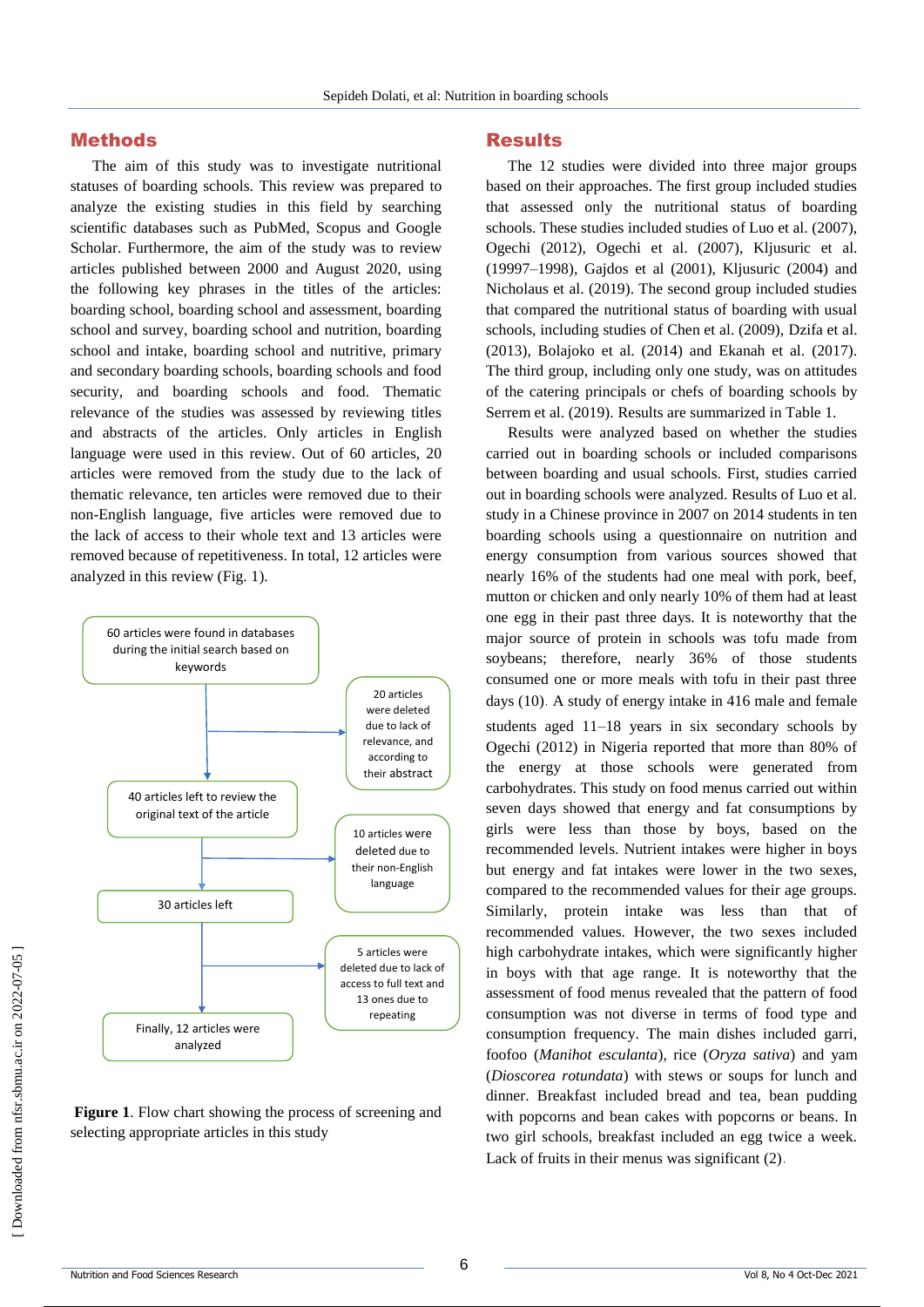| Author(s)                  | Design                                | Country     | sample size | Age/sex                            | Year          | <b>Evaluation</b>                                                                                                                                              | <b>Result</b>                                                                                                                                                                                                                                                                                                                                                                                                                                                                                                                                                                                 |
|----------------------------|---------------------------------------|-------------|-------------|------------------------------------|---------------|----------------------------------------------------------------------------------------------------------------------------------------------------------------|-----------------------------------------------------------------------------------------------------------------------------------------------------------------------------------------------------------------------------------------------------------------------------------------------------------------------------------------------------------------------------------------------------------------------------------------------------------------------------------------------------------------------------------------------------------------------------------------------|
| Luo et<br>al.(10)          | randomized-<br>stratified<br>Sampling | China       | 2014        | girl and<br>boy/ $7-$<br>12 years  | 2007          | questions on<br>nutrition and<br>energy intake                                                                                                                 | About 16 percent of students ate only one meal of<br>pork, beef, mutton or chicken, and about 10<br>percent ate at least one meal of eggs in the past<br>three days. It should be noted that the main source<br>of protein received in these schools was tofu.                                                                                                                                                                                                                                                                                                                                |
| Ogechi (2)                 | cross<br>sectional                    | Nigeria     | 416         | girl and<br>boy/ 11-<br>18 years   | 2012          | A 7-day course<br>with food analysis<br>of food menus                                                                                                          | The energy and fat intake of girls was less than<br>that recommended for boys. Nutrient intake in<br>boys was higher than in girls and energy and fat<br>intakes were lower than recommended for both<br>Protein<br>intake<br>was<br>lower<br>sexes.<br>than<br>recommended, but both sexes consumed more<br>carbohydrates. The pattern of food consumption<br>was not different in terms of type of food and<br>frequency of consumption and there was no fruit<br>in the menus.                                                                                                             |
| Ogechi et<br>al.(11)       | cross<br>sectional                    | Nigeria     | 190         | girl and<br>boy/ $15-$<br>18 years | 2007          | Gathering<br>nutritional<br>information over 3<br>days (two normal<br>days and one<br>weekend)                                                                 | Fat, carbohydrate, and energy intake were<br>significantly higher in boys than girls, but protein<br>intake was inadequate in both sexes, and<br>malnutrition was reported to be higher among girls<br>than boys.                                                                                                                                                                                                                                                                                                                                                                             |
| Kljusuric<br>et al. $(12)$ | cross<br>sectional                    | Croatia     | 1117        | girl and<br>boy/ $15-$<br>19 years | 1997-<br>1998 | Within 7 days and<br>by random<br>sampling of each<br>meal and<br>completing a self-<br>assessment<br>questionnaire                                            | Providing extra energy and fat to female students<br>and too extra nutrients to both sexes was more<br>than needed. In all schools, fat and protein intake<br>was more than recommended, while carbohydrate<br>intake was less than recommended. Regardless of<br>gender, deficiencies of calcium, magnesium,<br>phosphorus and zinc, and vitamins B1 and B6<br>were reported.                                                                                                                                                                                                                |
| Kljusuric<br>et al. $(13)$ | cross<br>sectional                    | Zagreb      | 1117        | girl and<br>boy/ 14-<br>18 years   | 1997-<br>2001 | self-administrated<br>food frequency<br>questionnaire<br>Meal analysis                                                                                         | energy<br>intake<br>higher<br>Daily<br>was<br>than<br>recommended. 15% of boys and 30% of girls<br>received carbohydrates and fats that were not in<br>accordance with the RDA, but protein intake was<br>within the recommended range. The dietary<br>calcium intake of girls was insufficient but boys<br>were in accordance with the recommendations.<br>According to the study, iron intake was so high<br>that it was 50 percent higher in girls and 150<br>percent higher in boys than the RDA due to eating<br>red meat with vegetables with high vitamin C<br>content.                |
| Kljusuric<br>et al. $(5)$  | cross<br>sectional                    | Zagreb      | 1260        | girl and<br>boy/ 14-<br>18 years   | 2004          | A 7-day period<br>using random<br>sampling of three<br>food items and<br>self-assessment<br>questionnaire and<br>food frequency<br>questionnaire were<br>used. | The amount of energy from snacks was higher<br>than that of 1997 survey, but the amount of<br>vitamins and nutrients was less. Although in this<br>study, the intake of protein, fat and carbohydrates<br>was reported to be more than the recommended<br>requirement, but in the 1997 study, the intake of<br>fat and protein exceeded the recommended<br>amounts, but the intake of carbohydrates was less<br>than the recommended requirement. A significant<br>percent of students consumed inadequate or any<br>milk, fruits and vegetables.                                             |
| Nicholaus<br>et al. $(14)$ | cross-<br>sectional                   | Kilimanjaro | 164         | girl and<br>$boy/16-$<br>19 years  | 2019          | 24 hour recall and<br>food frequency<br>questionnaire                                                                                                          | The average energy consumption of vitamin C,<br>iron, calcium and zinc were 1392 kcal, 24.8 mg,<br>9.2 mg, 134.5 mg and 4.3 mg, respectively, which<br>were less than the recommended daily<br>requirements. Also, the average consumption of<br>carbohydrates, fats and proteins were 471.9 grams,<br>73.7 grams and 80.7 grams, respectively, which<br>were slightly more than the required daily<br>recommendations in both sexes. In general, the<br>boarding school diet is undiversified and<br>inadequate in terms of key micronutrients such as<br>iron, calcium, vitamin C and zinc. |
| Chen et<br>al.(15)         | cross-<br>sectional                   | china       | 7600        | girl and<br>$boy/7-12$<br>years    | 2009          | questionnaire<br>personal<br>information                                                                                                                       | Daily intake of iron in both types of schools was<br>less than recommended, which had led to anemia<br>in some students in those schools. Also, the low<br>variety of diets and consumption of carbohydrate-<br>rich foods compared to protein-rich foods was<br>significant. There was also a significant difference<br>in the overall diet pattern between day and night<br>and just day students.                                                                                                                                                                                          |

| Table 1. Studies assessing nutritional statuses of boarding schools |  |  |  |  |  |
|---------------------------------------------------------------------|--|--|--|--|--|
|---------------------------------------------------------------------|--|--|--|--|--|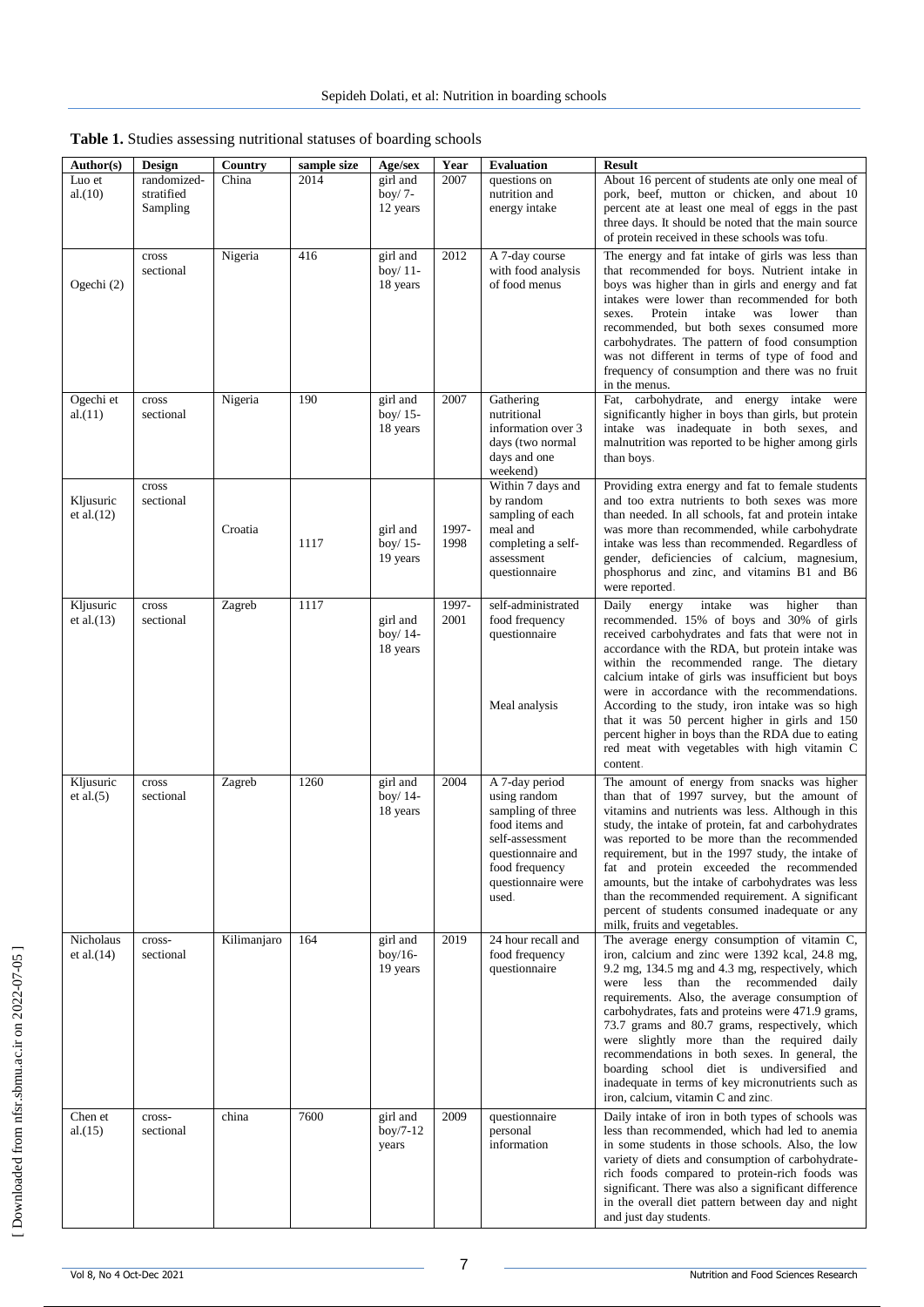| Author(s)                 | Design                            | Country | sample size                          | Age/sex                           | Year | <b>Evaluation</b>                  | <b>Result</b>                                                                                                                                                                                                                                                                                                                                                                                                                                                                                                                                                                                                                                                                                                                                                                                                                                                                                                             |
|---------------------------|-----------------------------------|---------|--------------------------------------|-----------------------------------|------|------------------------------------|---------------------------------------------------------------------------------------------------------------------------------------------------------------------------------------------------------------------------------------------------------------------------------------------------------------------------------------------------------------------------------------------------------------------------------------------------------------------------------------------------------------------------------------------------------------------------------------------------------------------------------------------------------------------------------------------------------------------------------------------------------------------------------------------------------------------------------------------------------------------------------------------------------------------------|
| Bolajoko<br>et al. $(16)$ | cross-<br>sectional               | Nigeria | 200                                  | girl and<br>$box/13-$<br>18 years | 2014 | 24 hour recall                     | Protein and energy intake was 123% and 98% of<br>RDA, respectively. There was no significant<br>difference in energy intake between boarding and<br>day school students. But vitamin B6, E, A, B9, C<br>and calcium intake were 38%, 21%, 62%, 55%,<br>23% and 43% lower than RDA, respectively,<br>while iron intake was 127% higher than RDA.<br>However, there was no significant difference in<br>the amount of energy consumption in boarding<br>school students and their energy consumption was<br>sufficient.                                                                                                                                                                                                                                                                                                                                                                                                     |
| Intiful et<br>al.(6)      | cross-<br>sectional               | Accra   | 124                                  | girl and<br>boy/ $8-$<br>10 years | 2013 | 24 hour recall                     | Total energy intake and nutrients such as calcium<br>in students of both schools were insufficient. Due<br>to the lack of fruits in boarding schools, the intake<br>of vitamin C by boarding students was less than<br>daily ones.                                                                                                                                                                                                                                                                                                                                                                                                                                                                                                                                                                                                                                                                                        |
| Ekanah et<br>al.(1)       | comparative<br>cross<br>sectional | Nigeria | 326                                  | $\pi$ 10-<br>15 years             | 2017 | A semi-structured<br>questionnaire | 36% of usual students and 14% of day and night<br>students ate beans at least twice a week, while 6%<br>of usual students and 11% of day and night<br>students ate beans more than 4 times a week. Also,<br>more than half of usual school students and two-<br>thirds of day and night school students were<br>served fish, meat, or egg in all their meals. 55, 45<br>and 42 percent of usual students ate fruits twice a<br>week, three times a week and daily, respectively,<br>while $21\%$ , $11\%$ , and $9\%$ of day and night<br>students ate fruits twice a week, three times a<br>week, and daily, respectively. Most day and night<br>students emphasized that the meals offered in<br>schools are not tasty, adequate and balanced.                                                                                                                                                                          |
| Serrem et<br>al.(17)      | cross-<br>sectional               | Kenya   | 50 Catering<br>Managers<br>and Chefs | -----                             | 2019 | interview                          | Menus were simple, undiversified and repetitive,<br>and contained 3 to 5 times more fiber than<br>required and were deficient in nutrients such as<br>carbohydrates, energy, vitamin A, folic acid,<br>potassium, calcium, protein, and vitamin B1 -<br>B12. Most boarding schools did not provide<br>enough meals. The most vegetables (121 grams)<br>were offered in city schools, while the least in<br>private ones. Animal-source foods such as eggs,<br>sausages, and beef were mostly offered at private<br>schools' menus compared to other types of<br>schools.<br>Most of the offered foods were starchy. Milk was<br>offered only at national schools. Private schools<br>were most providing fruits, while the county<br>schools' menu did not have fruits. Legumes were<br>the main source of protein in all types of schools,<br>except in private schools, which had more animal<br>protein on their menu. |

 [\[ Downloaded from nfsr.sbmu.ac.ir on 202](http://nfsr.sbmu.ac.ir/article-1-480-fa.html)2-07-05 ] Downloaded from nfsr.sbmu.ac.ir on 2022-07-05

Results of this study were similar to those of another study by the same authors in 2007. The survey was carried out on 190 15–18 year-old male and female students in five secondary schools in Nigeria. Nutritional information was collected within three days (two normal and one weekend days) using two methods. In the first method, plate wastes were collected from the original weight of the food. In the second method, a representative sample of the food was collected and sent to the laboratory for proximate analysis using standard assay procedures. Results showed that fat, carbohydrate and energy intakes in boys were significantly higher than those in girls. However, protein intake in the two sexes was insufficient and malnutrition was reported in girls more than boys (11). However, results of other studies were in contrast to the results of the highlighted study. For example, in a study by Kljusuric et al. in Croatia (1997–

1998) on 1117 15–19 year-old male and female students of boarding schools within seven days using random sampling of each meal, self-assessment questionnaires showed that supplies of energy and fat for female students and supplies of nutrients in the two sexes were too much. In all schools, fat and protein intakes were more while carbohydrate intake was less than the recommended values. Regardless of sex, deficiencies of calcium, magnesium, phosphorus, zinc and vitamins B1 and B6 were reported (12).

Another study by the same authors with a previous statistical population on students aged 14–18 years in 15 boarding schools in Zagreb analyzed meals of the students. The study demonstrated that the daily energy consumption was higher than the recommended values. Nearly 15.15% of boys and 30% of girls did not receive carbohydrates and fats according RDA. However, their protein intakes were in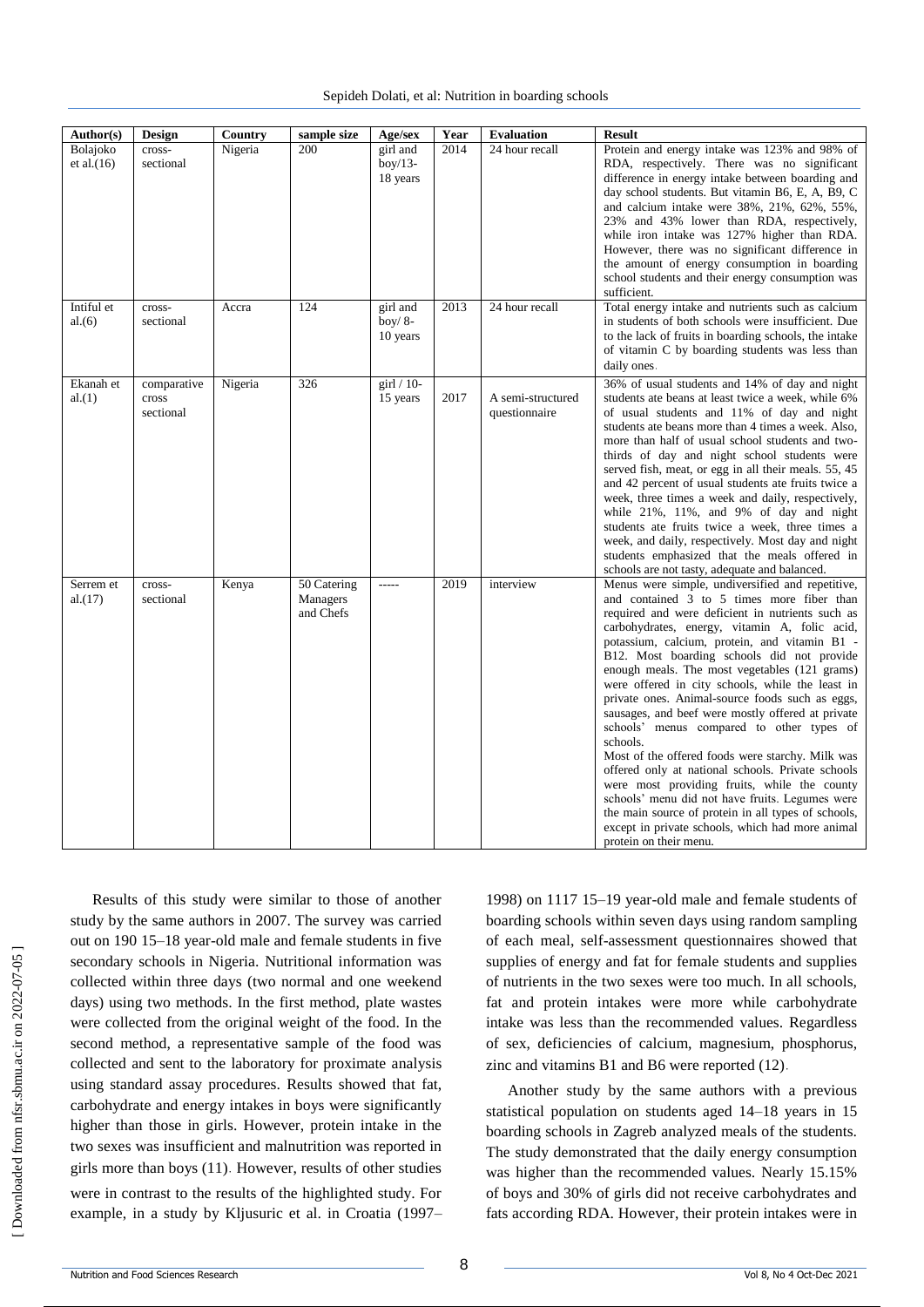the recommended range. Dietary calcium intake of girls was insufficient but that of boys was in the recommended range. Based on this study, iron intake was high since it was 50% higher than the RDA recommendations in girls and 150% higher than the RDA recommendations in boys due to eating red meats with vegetables with high contents of vitamin C (13). Kljusuric et al. (2004) carried out a study on 1,260 14–18 year-old male and female students in 17 boarding schools to compare changes in boarding school meals with the 1997 boarding school. In this study using a random sampling of three meals, a self-control questionnaire and a food frequency questionnaire within seven days, results showed that the quantity of energy from snacks increased but vitamins and nutrients decreased, compared to those of 1997 study. Moreover, nutrient supply was high within the two sexes in 1997 study. Although the intake of proteins, fats and carbohydrates were reported more than the recommended requirements in the recent study, but intakes of fats and proteins were more and intake of carbohydrates was less than the recommended values in 1997 study. Similar to 1997 study, a significant proportion of the students did not consume enough milks, fruits and vegetables or did not generally consume these foods (5).

Another study by Nicholaus et al. (2019) on 164 16–19 year-old students in 31 public and private secondary schools in Kilimanjaro using 24-h recall and food frequency questionnaire showed that the average quantity of the consumed energy, vitamin C, iron, calcium and zinc included 1392 kcal, 24.8 mg, 9.2 mg, 134.5 mg and 4.3 mg, respectively. These values were less than the recommended daily requirement values. The average consumptions of carbohydrates, fats and proteins included 471.9, 73.7 and 80.7 g, respectively, which were mildly higher than the required daily recommendations in the two sexes. In general, diets of the boarding schools were undiversified and inadequate in terms of key micronutrients such as iron, calcium, zinc and vitamin C. Grains, cereals, roots, tubers, bananas and legumes were frequently consumed more than seven times a week; predominantly, stiff maize porridge (ugali) and kidney beans were consumed more than seven times a week. Fruits and vegetables were rarely consumed. The most consumed fruit was banana. Red meat was consumed 1–2 times a week; however, fruit juices were rarely consumed (14). The second group of studies compared the nutritional status of boarding with day schools. One study belonged to Chen et al. Results of the study showed that the iron intake values from daily diets in the two school types were less than the recommended values, resulting in anemia in students of these schools. Furthermore, low varieties of diets and consumption of carbohydrate-rich foods were significant, compared to those of protein-rich foods. Significant differences were also reported in overall diet patterns between students from day and boarding schools. Red meats and vegetables were consumed only 1–2 times a week. However, juices were rarely consumed by the students (15). It is noteworthy that results of the study were similar to the results of a study by Bolajoko et al. (2014) on 200 students of boarding schools in a Nigerian city within four days. In this study using 24-h recall to assess food and nutrient intakes, results showed protein and energy intakes as 123 and 98% of the RDA recommended values, respectively. No significant differences were seen in energy intakes between the boarding and day-school students. However, intakes of vitamins B6, E, A, B9 and C and calcium included 38, 21, 62, 55, 23 and 43% lower than those of RDA recommended values, respectively. Moreover, iron intake was 127% higher than the RDA recommended value. However, no significant differences were seen between the energy consumptions in the studied schools as their energy consumptions were sufficient. Only vitamin C consumption was higher in daily students due to the fact that fruits were not served in boarding schools, while this vitamin plays important roles as an antioxidant in adolescent health (16).

A study by Intiful et al. (2013) on 124 students aged 8–10 years in Accra, Ghana, compared nutritional statuses of day and night schools using 24-h recall questionnaires in terms of nutritional status and average intake. In general, nutrients were similar to the highlighted study. In fact, total energy and nutrient (e.g. calcium) intakes in students of the two schools were insufficient. Due to the lack of fruit consumption in boarding schools, intake of vitamin C by night students was less than that by daily students (6).

Another study by Ekanah et al. in Nigeria reported poor nutrition conditions in boarding schools. The study on 326 10–15 year-old students in the two school types using semi-structured questionnaires (self-administered) showed that 36% of usual students and 14% of boarding students consumed beans at least twice a week. Nearly half of usual school students and two-thirds of boarding school students were served with fish, meat or egg in all their meals. Nearly 55, 45 and 42% of usual students consumed fruits twice a week, thrice a week and daily, respectively, while 21, 11 and 9% of boarding students consumed fruits twice a week, thrice a week and daily, respectively. Most boarding students reported that meals offered in schools were not tasty, adequate and balanced. This resulted in student skip of certain meals, which affected their health. Hence, students of boarding schools were severely underweight, while but students of daily schools were overweight and obese (1). In contrast, study of Serrem et al. in the third category of studies was different from the other studies. The survey study was carried out from May to June 2019 through interviews with 50 catering principals and chefs of Kenyan night schools. The survey was carried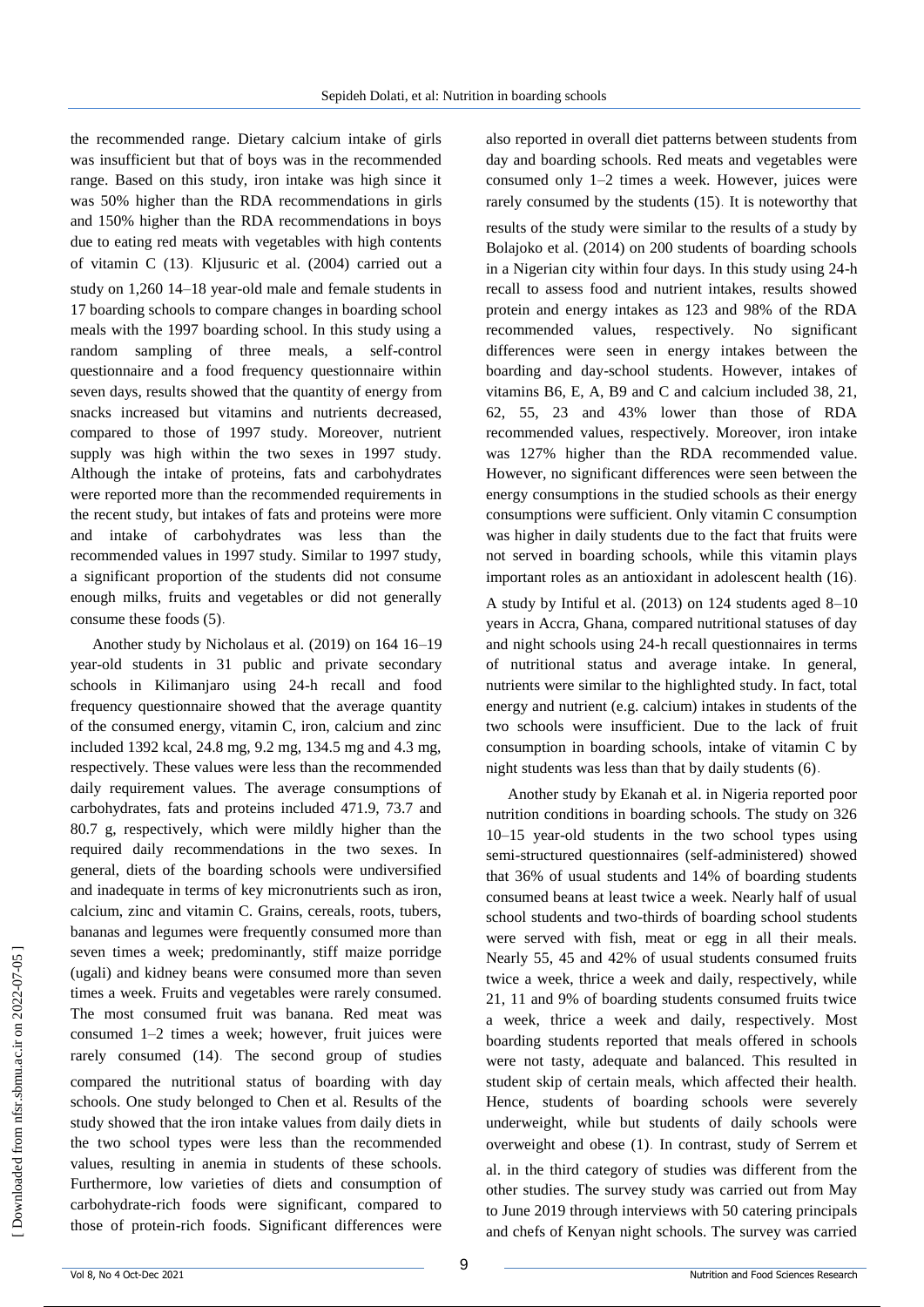out in 50 selected boarding high schools classified by the Kenyan Ministry of Education, which were divided into national, extra county, county and private. Results of the interviews showed that the menus were simple, undiversified and repetitive, including 3–5 times more fiber than the required quantity. However, nutrients such as carbohydrates, energy, vitamin A, folic acid, potassium, calcium, proteins and vitamins B were insufficient. In general, it could be concluded that most boarding schools in the second grade did not provide enough foods. The study also reported that gitri (a mixture of corn and beans) was the main food of the city schools, while the food was less served in private schools. Results demonstrated the highest quantity of ogali porridge in national schools, the highest quantity of rice in private schools, the highest quantity of beans in city schools, the lowest quantity of beans in private schools, the highest quantity of vegetables (121 g) in city schools and the lowest quantity of vegetables in private schools. Breads and potatoes were served in all school types. Animal-source foods such as egg, sausage and beef were mostly on private school menus compared to other school types. Results showed that most of the provided foods were sources of starch with 64–68% of the total diets. Dairy (milk) was offered only in national schools. Private schools mainly provided fruits, while city school menus did not include fruits. Legumes were the major sources of proteins in all school types, except private schools, which offered further animal proteins in their menus. Vitamin A intake in private schools was significantly higher than that in other schools. The highest quantity of vitamin B1 (8.15 g) was in the city schools, which was more than the daily intake needs. Quantity of vitamin B12 was the highest  $(1.55 g)$  in private schools and the lowest in the city schools (0.7 g). Vitamin B6 and folic acid were significantly higher in private schools than other schools, while national schools included the highest quantities of calcium and magnesium (17).

#### **Discussion**

In general, results of studies on the nutritional status of boarding schools indicate that daily intakes of proteins and micronutrients by students are not enough. In school and puberty, where growth rate continues, nutritional deficiencies can include detrimental effects such as decreased growth rate, short stature and thinness and micronutrient deficiencies, especially iron, zinc and calcium, which are necessary for physical growth and learning. Studies have shown that iron deficiency during schools results in anemia and decreased growth rate as well as decreased learning and concentration and lack of academic achievement (18). One of the methods to prevent iron deficiency and its associated anemia in school and in puberty times is weekly food supplementation, which the effectiveness of this method has been shown in various

studies (19). Zinc and iron include similar dietary sources; thus, deficiencies in animal proteins, especially meats, which usually occur in poor and low-income communities cause deficiencies of the two micronutrients. Numerous studies have shown associations between zinc and height growth as zinc deficiency has been suggested as one of the causes of nutritional short stature (20). One of the suggested solutions includes allocation of subsidies to animal protein sources for low-income groups. Governments can protect vulnerable people from various forms of malnutrition by increasing economic access to foods in a variety of ways, including food subsidies, livelihood assistance and foods for vulnerable groups, especially boarding school students. Of the important factors that significantly affect the nutritional status of boarding students, education and occupation of the parents, lack of taste in foods and lack of variety in meals can be addressed. It is recommended to include more foods, especially fruits, vegetables, legumes, milks and dairy products in daily diets of children to improve their nutritional status.

Another important step that is necessary to improve nutrition of boarding school students is to educate authorities involved in policy-making and planning to improve school nutrition. In general, it is noteworthy that improvement of the nutrition and food security at household, school and macro levels is a multi-sectoral issue, which needs participation and cooperation of various stakeholders. Producing and promoting vegetables gardens in schools and educating students to cultivate vegetables for using in school meals and teaching students how to make good use of available resources can be effective in improving nutritional status of the students. Furthermore, increasing budgets of nutrition in these schools, improving contents and monitoring types of foods, improving food tastes and providing enriched foods in menus (e.g. enriched pastas and breakfast cereals with micronutrients) are important methods to improve the nutritional status of boarding schools. Use of supplementation programs, including weekly supplementation of iron and zinc in some countries (including Iran with iron supplementation program), has shown its effectiveness in decreasing iron deficiency and its associated anemia (21). Moreover, developing school milk programs and distributing milks in boarding schools in deprived areas are other methods used in Iran and other countries such as New Zealand. These provide a proportion of the necessary energy, proteins and micronutrients of the students (22).

**Suggestions**: To prevent nutritional problems of the students in boarding schools, designing community-based interventions and multi-sectoral collaborations is one of the basic strategies. Moreover, comprehensive instructions for nutrition in boarding schools should be developed by the